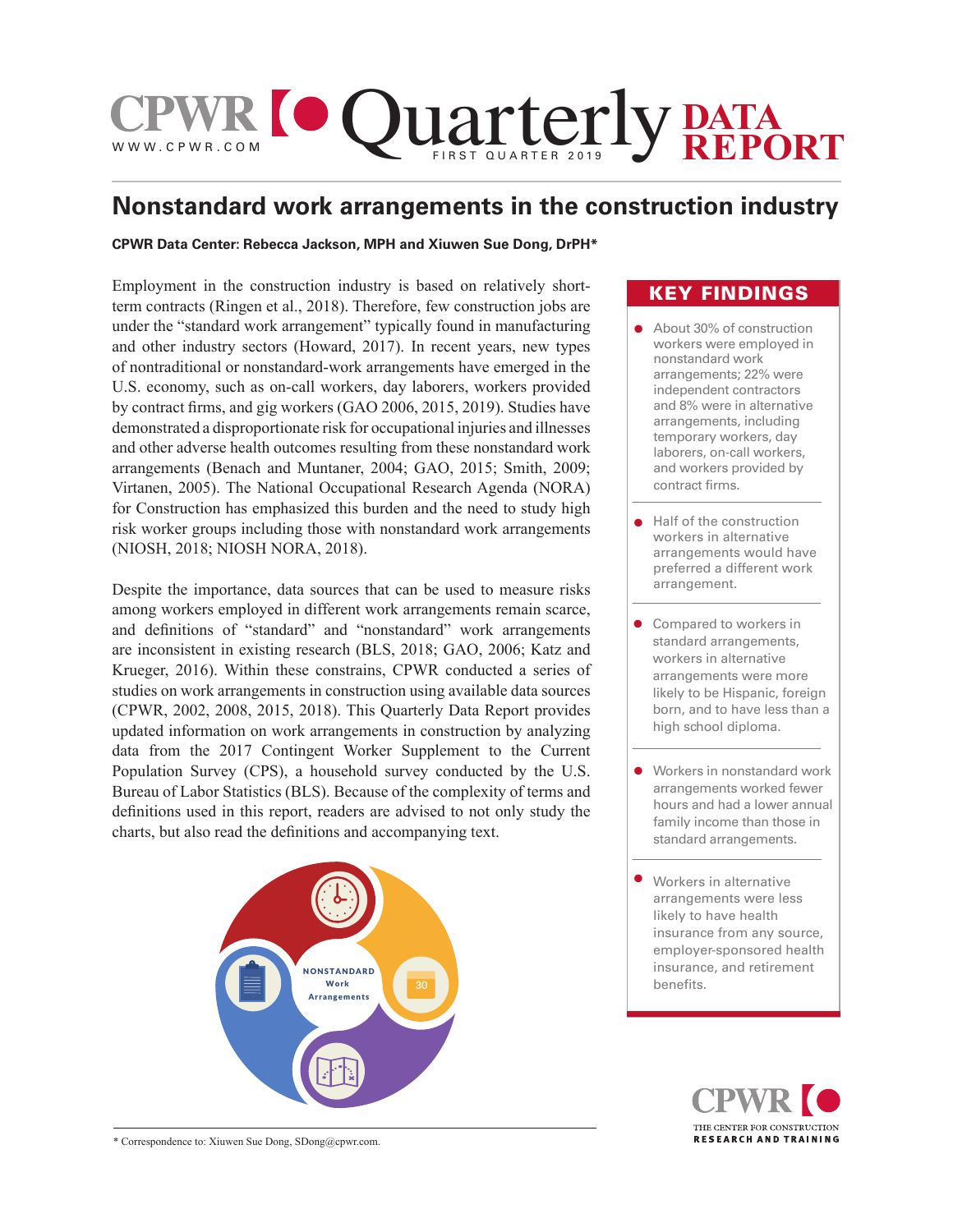# SECTION 1: Definitions of nonstandard and standard work arrangements

For this report, workers are classified into one of three mutually exclusive categories: *independent contractors*, *alternative arrangements* (including four subcategories), and *standard arrangement*. Together, independent contractors and alternative arrangements will be referred to as *nonstandard work arrangements*. The definition of each group is below and Chart 1 diagrams their relationship.

More information about the Current Population Survey is available at the BLS website. Estimates according to BLS definitions of contingent workers are provided in the supplement to this report.

## *Forms of Work Arrangement*

**Independent contractors** are analyzed separately from other types of alternative arrangements in this report because they account for a large proportion of the construction workforce and their characteristics are different from other alternative arrangements. Workers classified as independent contractor include:

- Workers who reported being an independent contractor in the Contingent Worker Supplement
- Workers who did not report being an independent contractor, but were an unincorporated self employed worker – who are typically regarded as independent contractor in the construction industry

**Alternative Arrangements** include four categories of workers who were grouped together to create reliable estimates:

• **On-call workers and day laborers** only work when they are needed. These two types of nonstandard work arrangement are grouped together in this analysis. Workers are included if they answered "yes" to the question, "Some people are in a pool of workers who are ONLY called to work as needed, although they can be scheduled to work for several days or weeks in a row…These people are sometimes referred to as ON-CALL workers. Were you an ON-CALL worker last week?" or "Some people get work by waiting at a place where employers pick up people to work for a day. These people are sometimes called DAY LABORERS. Were you a DAY LABORER last week?" Workers who reported being both an on-call work and being provided by a contract firm are only counted category for on-call workers.

 • **Temporary help agency workers** are workers paid by a temporary help agency. This category includes both the permanent staff of the agencies and those who are placed with other companies in temporary assignments. This category includes workers who answered "yes" to the question, "Are you paid by a temporary help agency?"

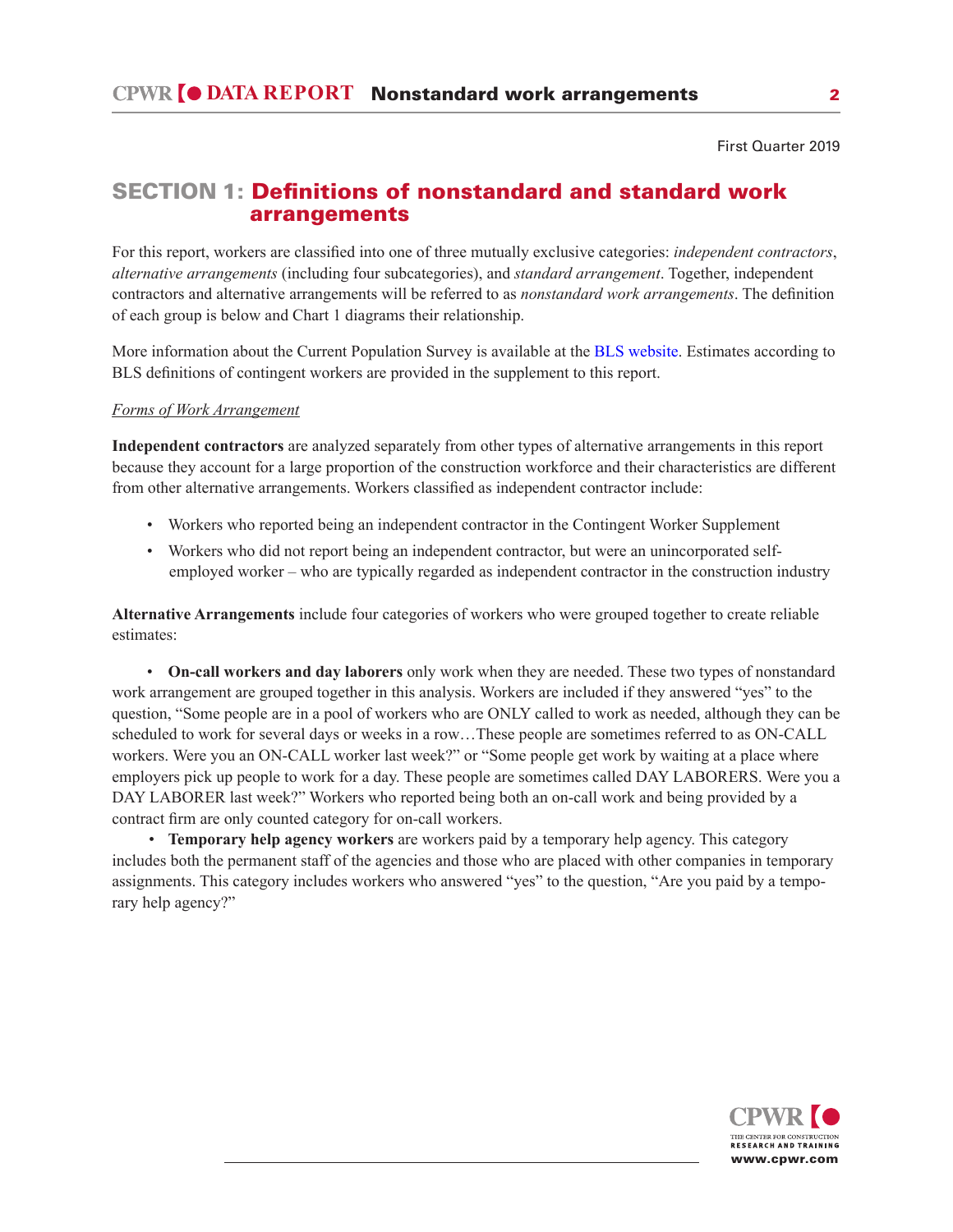# **DATA REPORT Nonstandard work arrangements** 3

## Section 1: Definitions of nonstandard and standard work arrangements First Quarter 2019

• **Workers provided by contract firms** are those who work for a contract company, usually work for only one customer, and usually work at the customer's worksite. This category includes workers who answered "yes" to the question, "Some companies provide employees or their services to others under contract… Did you work for a company that contracts out you or your services last week?" Workers who reported being both an on-call work and being provided by a contract firm are only counted category for on-call workers.

 • **Other contingent wage and salary workers** are wage and salary workers who do not expect their employment to last, except those who, for personal reasons, expect to leave jobs that they would otherwise be able to keep. These workers are identified in the BLS Contingent Worker estimate 3 but were not classified in any of the other nonstandard work arrangements listed above.

**Standard Work Arrangement** refers to workers who are not ina ny of the above categories.



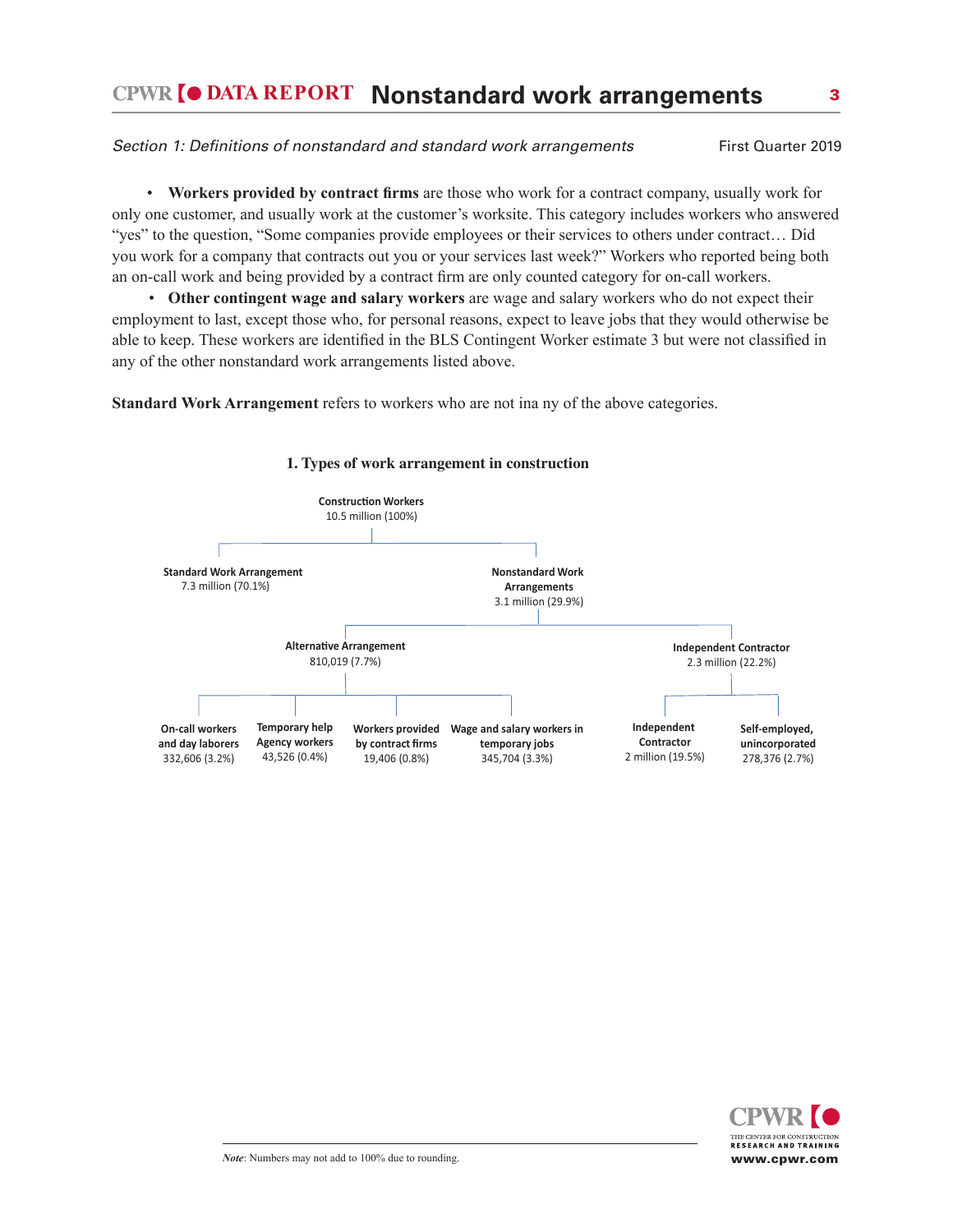# **DATA REPORT Nonstandard work arrangements** 4

## Section 1: Definitions of nonstandard and standard work arrangements First Quarter 2019

According to these definitions, of 10.5 million construction workers, 7.3 million construction workers (70%) had standard arrangements, and 2.3 million (22.2%) were independent contractors. Another 810,000 (8%) were in alternative arrangements, including 3.2% on-call or day laborers, 0.8% who were paid by a contract firm, and 0.4% who worked for temporary help agencies. With the exception of temporary help agency workers, construction had a higher percentage of workers in each category of nonstandard work arrangement than all industries combined, and more than twice as many construction workers were independent contractors than the 9.1% of workers in all industries (Chart 2).



#### **2. Nonstandard work arrangements as a percent of total employment**

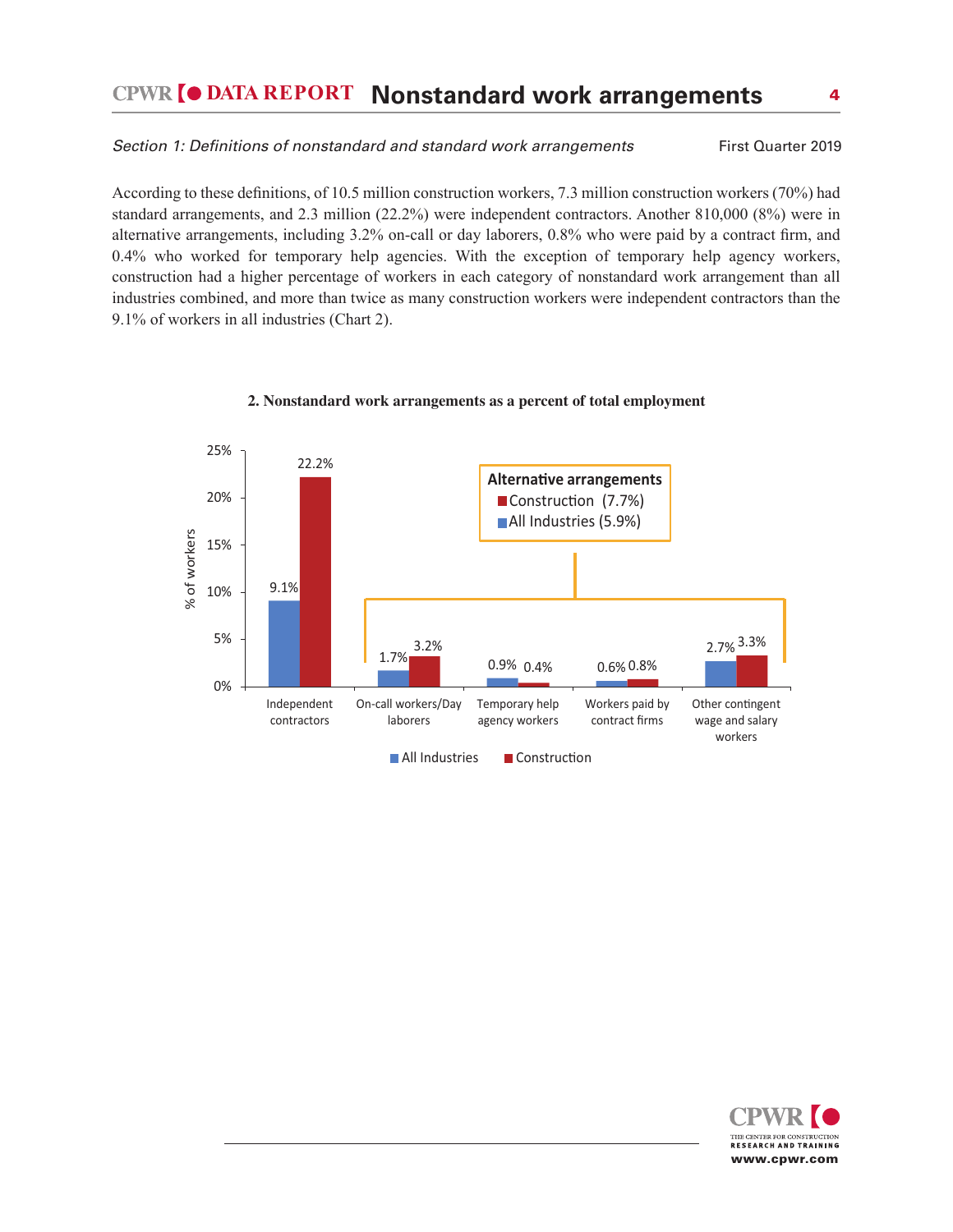Section 1: Definitions of nonstandard and standard work arrangements First Quarter 2019

The construction industry had the second highest proportion of workers in nonstandard work arrangements (combining independent contractors and alternative arrangements) among the major industry sectors (Chart 3).



#### **3. Percent of workers in nonstandard work arrangements by industry**

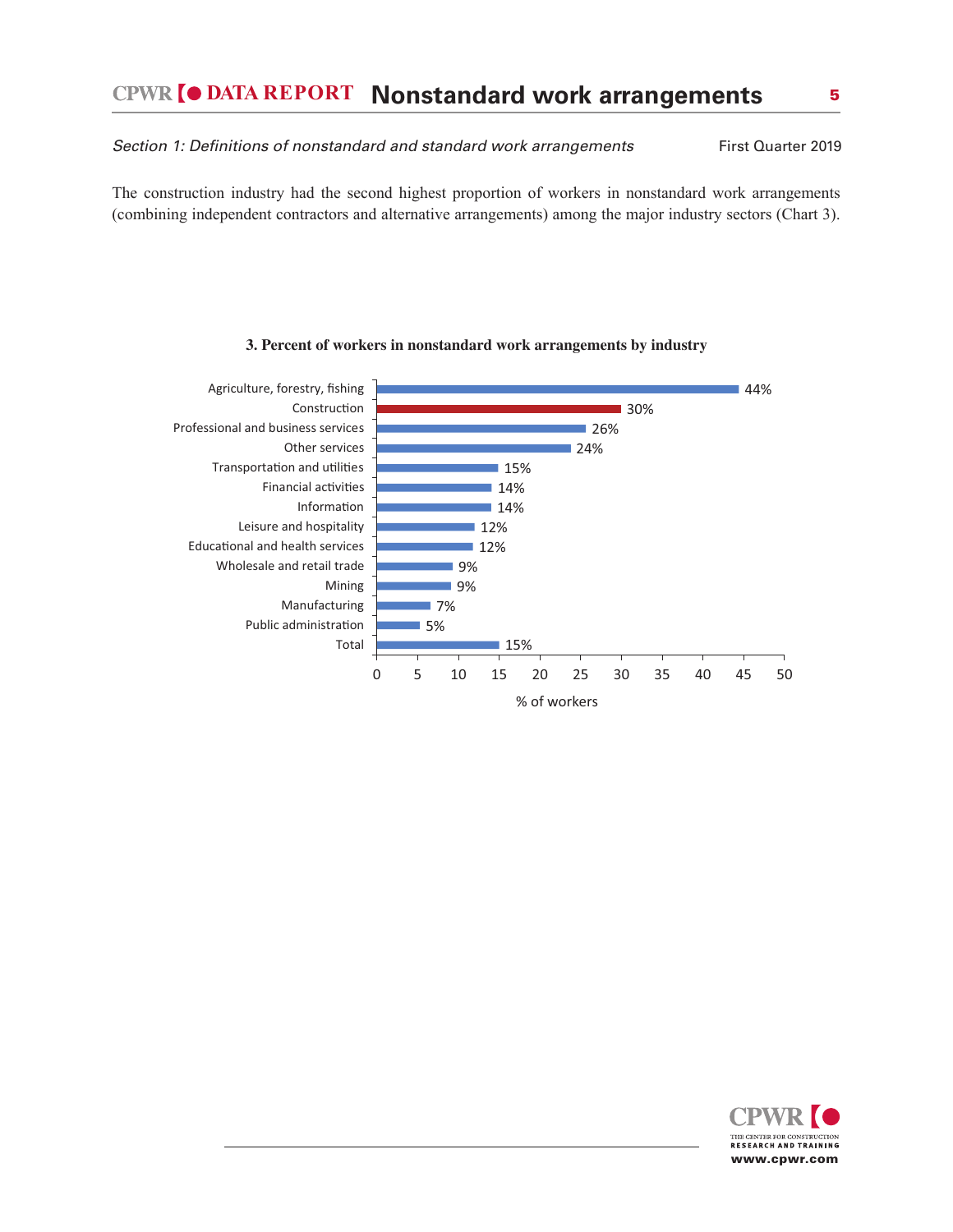# **DATA REPORT Nonstandard work arrangements** 6

#### Section 1: Definitions of nonstandard and standard work arrangements First Quarter 2019

Half of the construction workers in alternative arrangements would have preferred a different work arrangement (Chart 4). These preferences are very different from independent contractors, only 9% of whom would have preferred a different arrangement. When asked why they were working in an alternative arrangement, 29% of workers said that it was the only type of work they could find, and 22% cited personal reasons.<sup>1</sup> Independent contractors cited very different reasons for not working in a standard job; 35% were working as independent contractors because they enjoy being their own boss and 23% because of the flexibility of the schedule (Chart 5).

#### **4. Preference for different work arrangement among construction workers**









<sup>1</sup>Personal reasons included child care problems, other family/personal obligation, being in school or training, to obtain experience or training, health limitations or "other personal."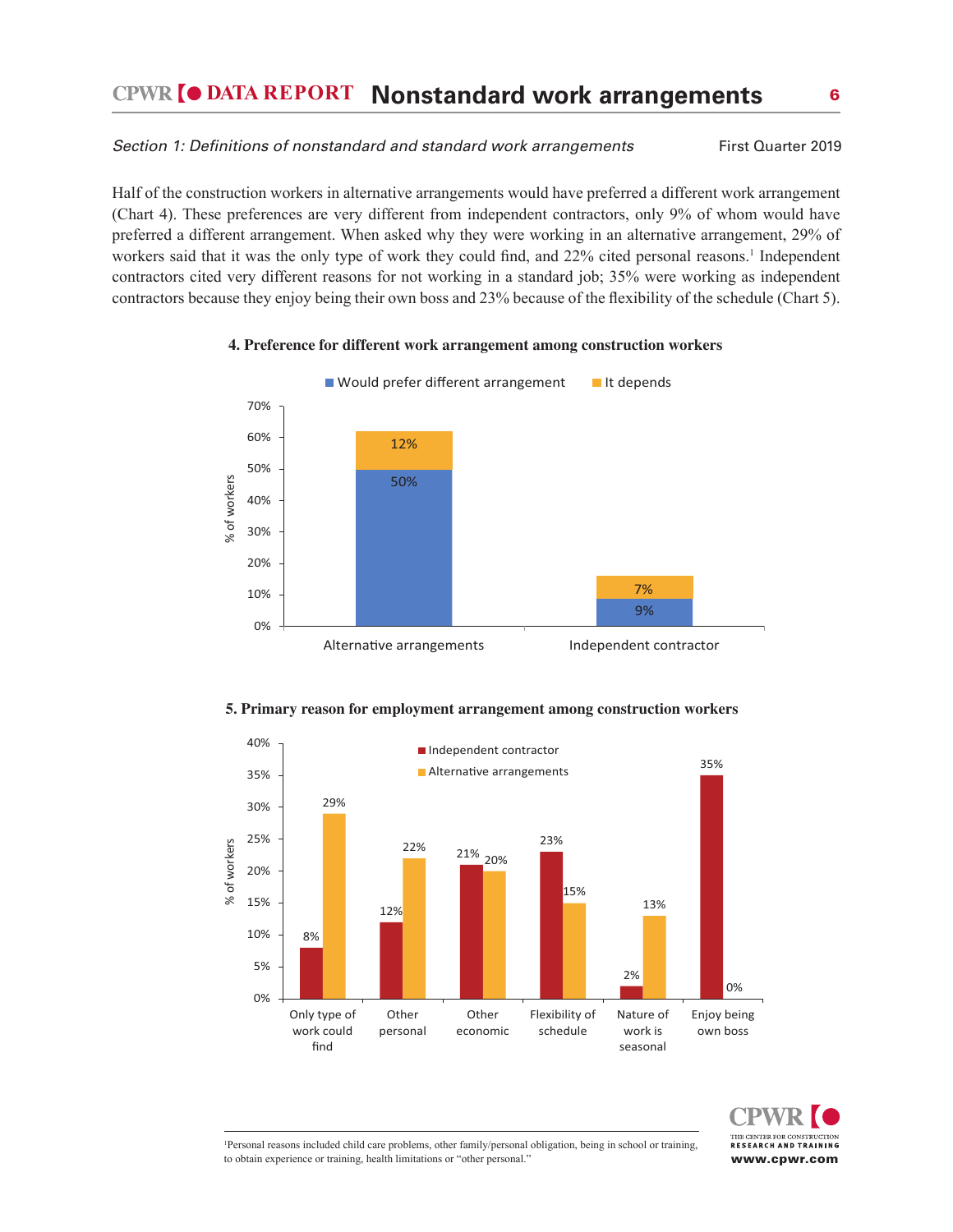# SECTION 2: Worker demographics

In all work arrangements, over 90% of construction workers were male. Independent contractors were older than workers in both standard and alternative arrangements; on average they were 47 years old; workers in standard arrangements were 41 years old, and workers in alternative arrangement were 40 years old. Thirty-three percent (33%) of independent contractors were over 55 years old, compared to 17% among workers in standard arrangements and 16% among workers alternative arrangements (Chart 6). However, workers in alternative arrangements were more likely to be young; 13% were under 24 years old, compared with 12% of standard workers, and only 4% of independent contractors.



#### **6. Age distribution among construction workers**

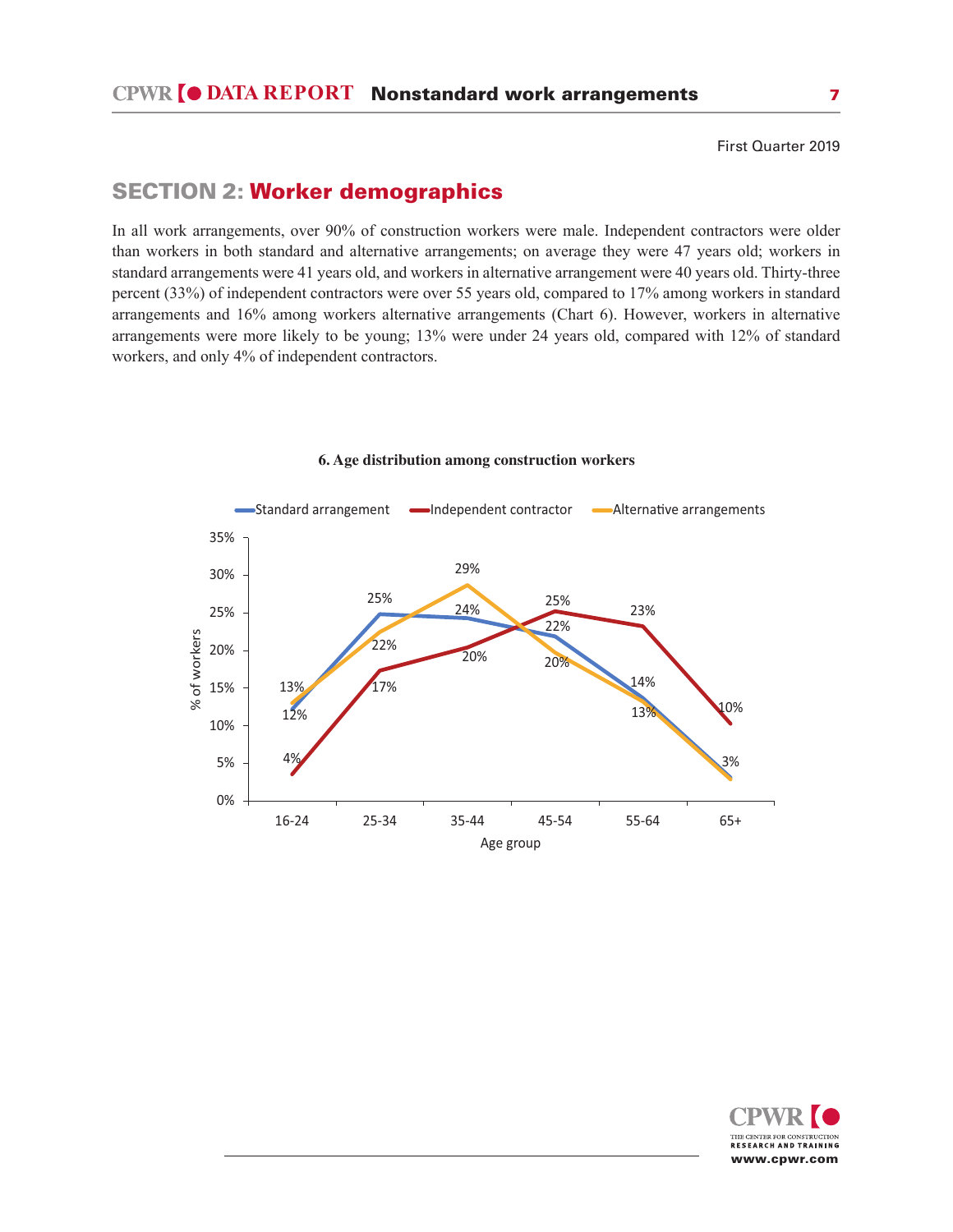## Section 2: Worker demographics **First Quarter 2019** First Quarter 2019

Hispanic ethnicity was more common among workers in alternative arrangement (42%) than among workers either in standard arrangements (32%) or independent contractors (24%) (Chart 7). Compared to workers in standard arrangements, 40% more of the workers in alternative arrangements were foreign born, and 23% were born in Mexico (Chart 8).



## **7. Hispanic construction workers in each work arrangement**



## **8. Country of birth among construction workers**

THE CENTER FOR CONSTRUCTION RESEARCH AND TRAINING www.cpwr.com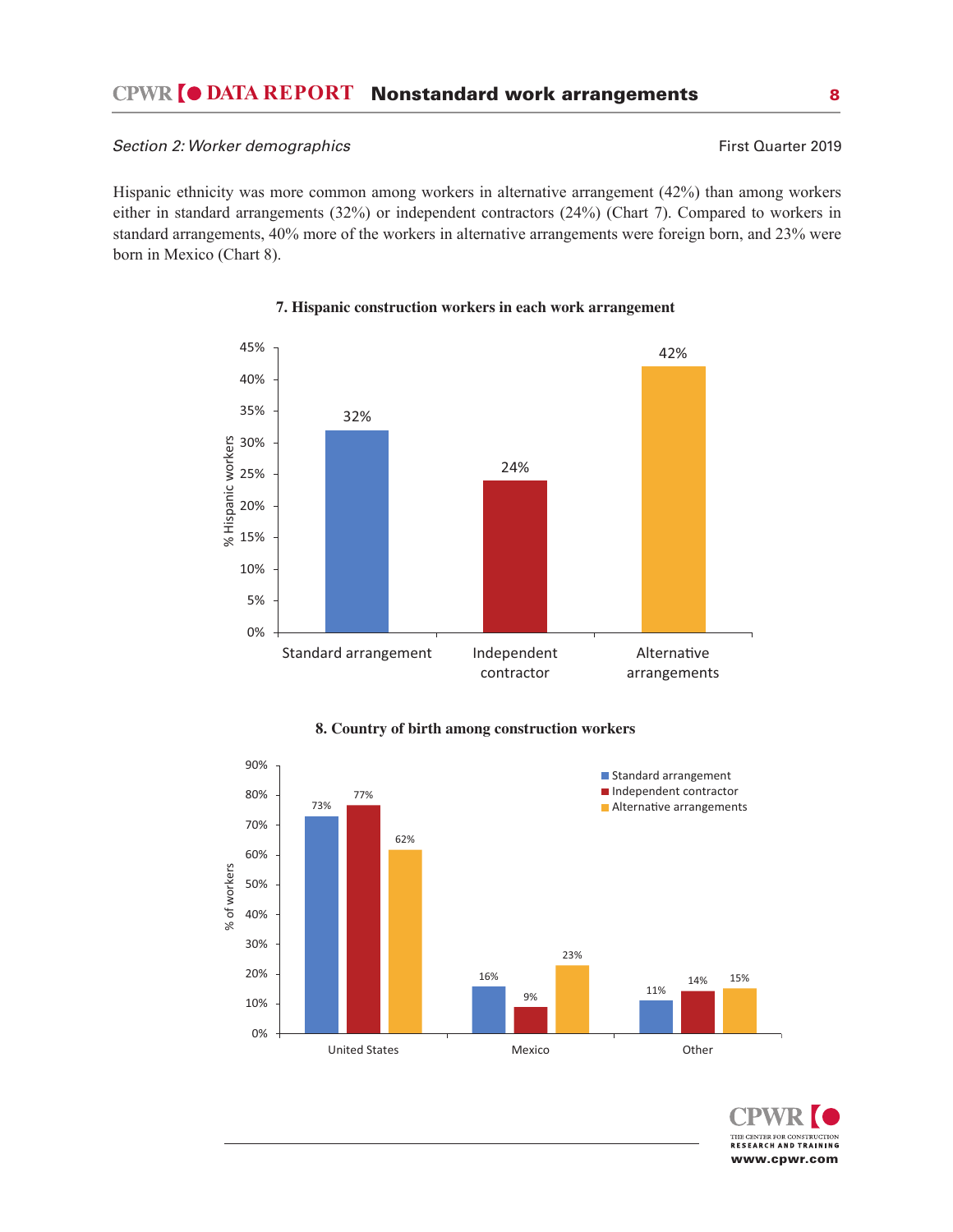## Section 2: Worker demographics **First Quarter 2019 First Quarter 2019**

Workers in alternative arrangements were more likely to have not obtained a high school diploma (32%) compared to workers in standard arrangements (19%) and independent contractors (21%) (Chart 9). Less than half as many workers in alternative arrangements had a Bachelor's degree or higher (7%) compared with other workers in standard arrangements and independent contractors (15%).



## **9. Educational attainment among construction workers**

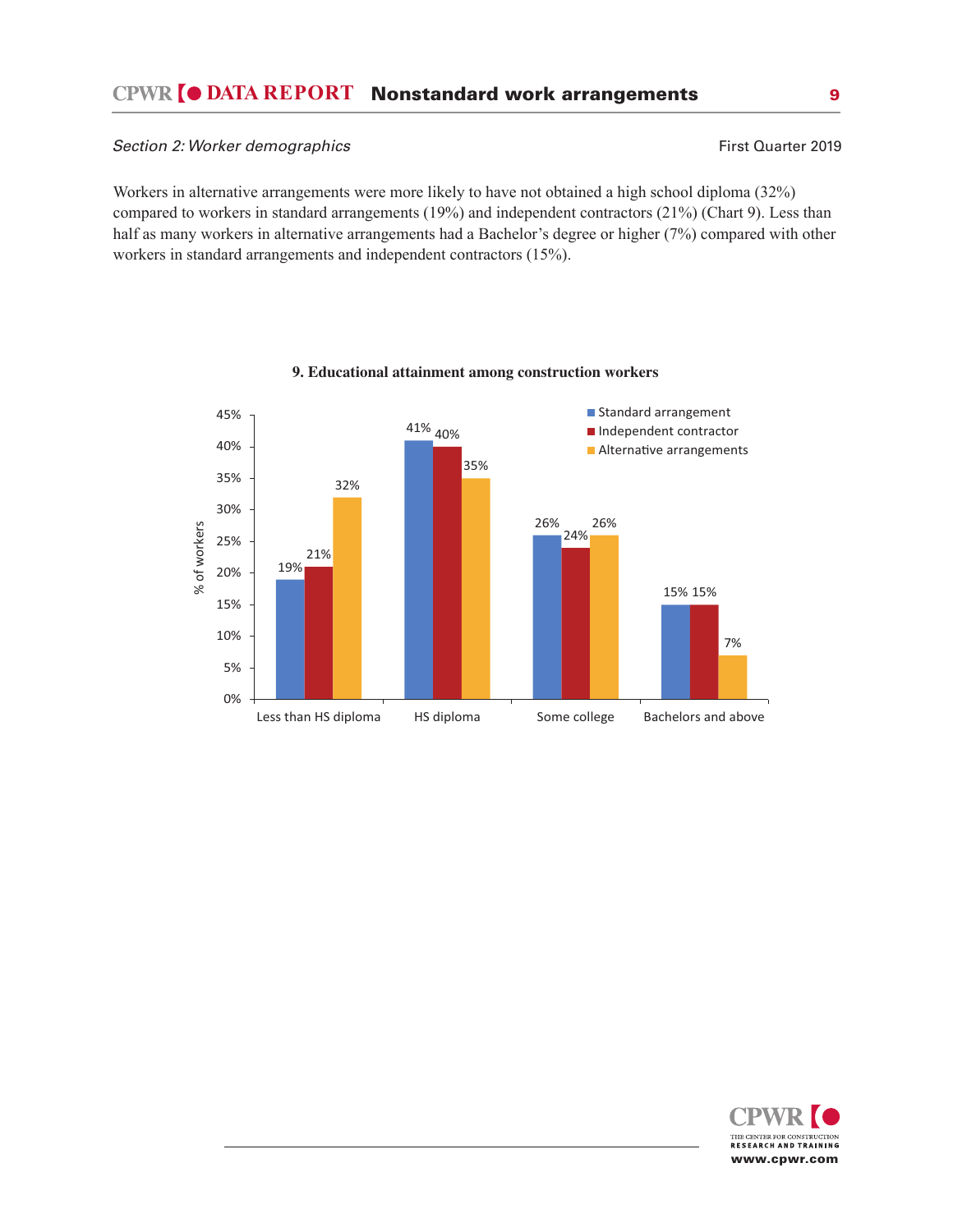# SECTION 3: Job characteristics

Some occupations in construction were more likely to have workers in alternative arrangements and independent contractors. A higher percentage of laborers (13%), painters (10%), and plumbers (9%) were in alternative arrangements (Chart 10), and a larger percentage of construction managers (42%), painters (39%), and managers (39%) were independent contractors (Chart 11).



#### **10. Percent of construction workers in alternative arrangements by occupation**

#### **11. Percent of construction workers who are independent contractors by occupation**



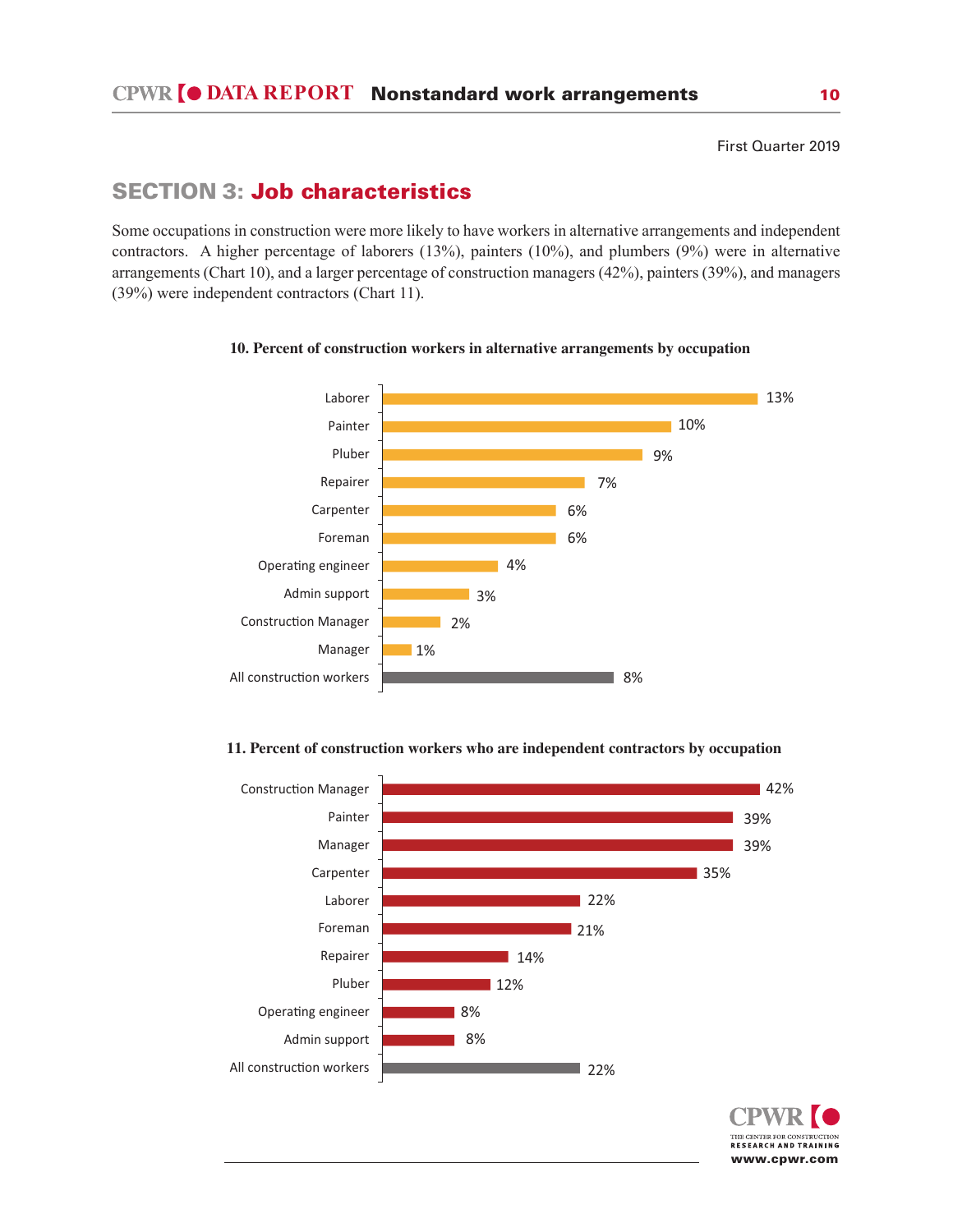When asked about their usual hours worked, fewer workers in alternative arrangements reported a full-time schedule of 35-40 hours per week and more reported part-time work. Only 46% of workers in alternative arrangements reported working full-time, compared with 62% of workers in standard arrangements (Chart 12). Twenty-eight percent (28%) of both workers in alternative arrangements and independent contractors worked part-time (less than 35 hours per week), more than double the percentage of workers in standard arrangements who worked part-time.



**12. Hours worked per week among construction workers**

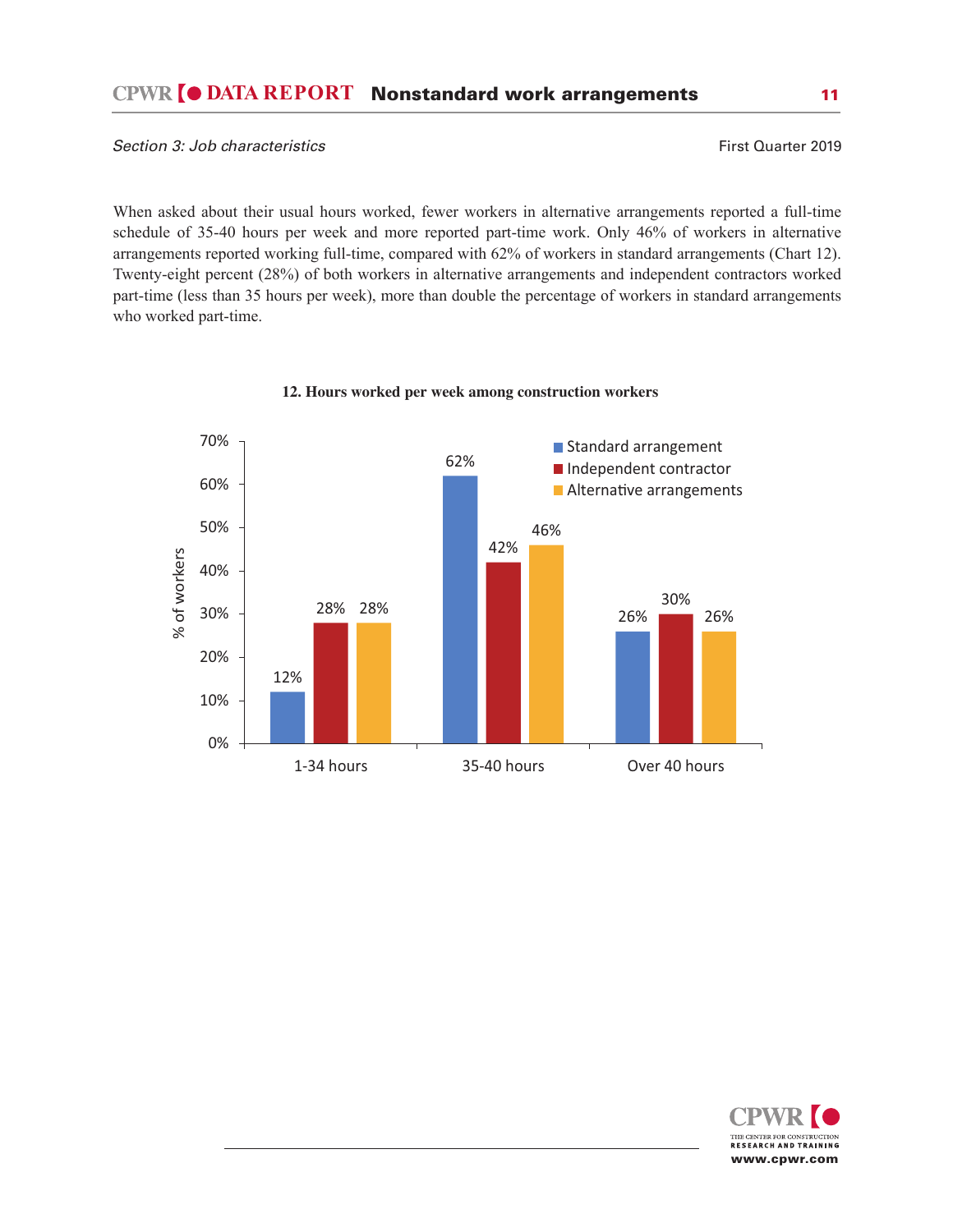Workers in standard arrangements and alternative arrangements had similar average and median wages (both weekly and monthly). However, workers in nonstandard work arrangements reported a lower annual family income than those in standard arrangements. Five percent (5%) of workers in standard arrangements reported a family income of less than \$15,000, compared with 7% of workers in alternative arrangements and independent contractors. Further, only 26% of workers in alternative arrangements report a family income at or above \$75,000, 33% less than workers in standard arrangements (Chart 13).



## **13. Annual family income among construction workers**

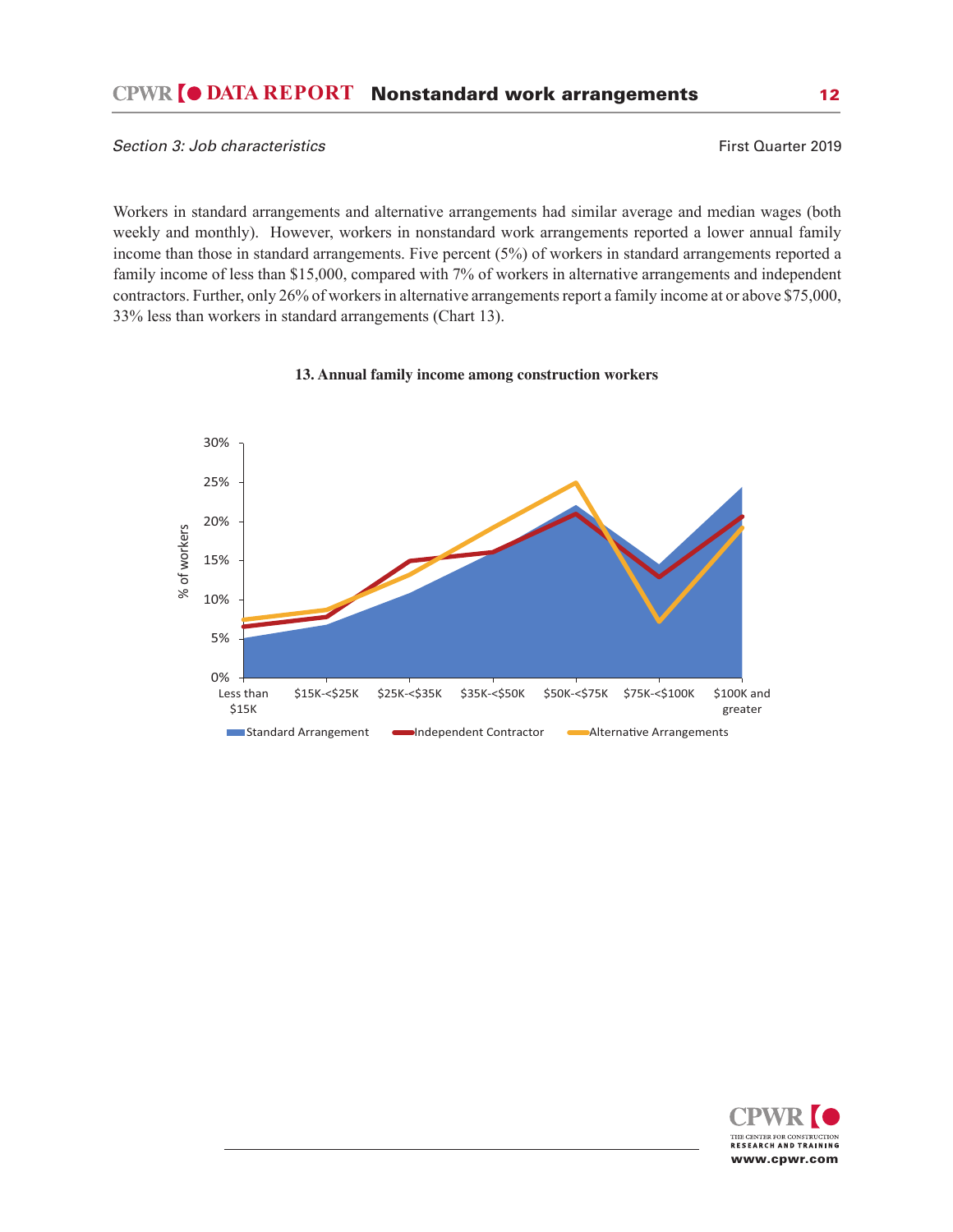Workers in alternative arrangements were less likely to be offered benefits than their counterparts in standard arrangements. Because independent contractors almost never receive health insurance or retirement benefits they are excluded from these calculations.

Only 54% of workers in alternative arrangements reported having health insurance, compared with 68% of workers in standard arrangements (Chart 14). Twenty-four percent (24%) of workers in alternative arrangements received health insurance from their employer, compared with 42% of workers in standard arrangements (Chart 15).



**14. Health insurance from any source among construction workers**



## **15. Employment-based health insurance among construction workers**

THE CENTER FOR CONSTRUCTION<br>RESEARCH AND TRAINING www.cpwr.com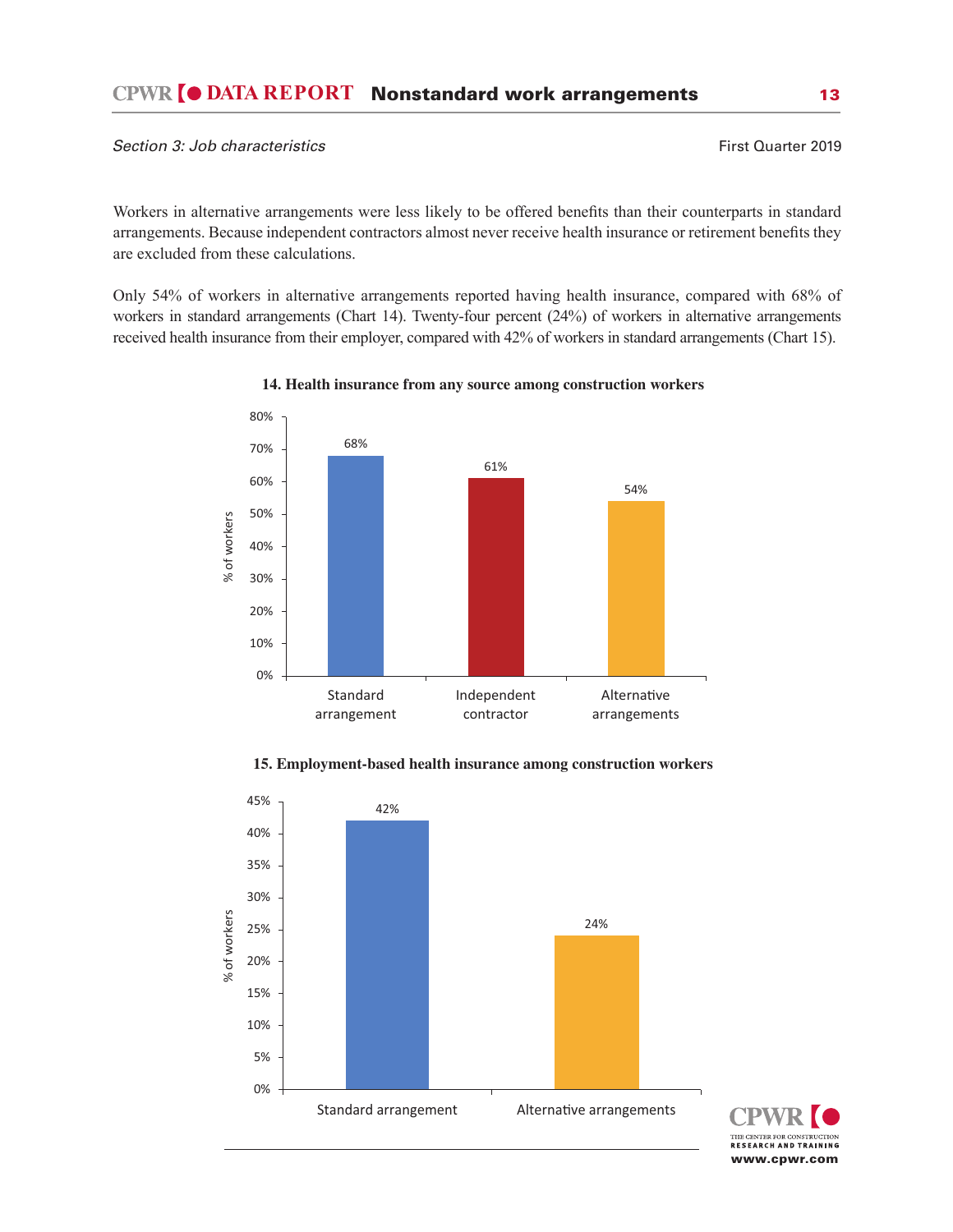Workers in alternative arrangements were less likely to report being offered a retirement plan from their employer, and were less likely to participate in a retirement plan when it was offered. Among workers in alternative arrangements, 25% of workers were offered a retirement plan, and 6% participated in the plan, compared with 37% and 30% of workers in standard arrangements, respectively (Chart 16).



## **16. Eligibility and participation of employment-based retirement plans among construction workers**

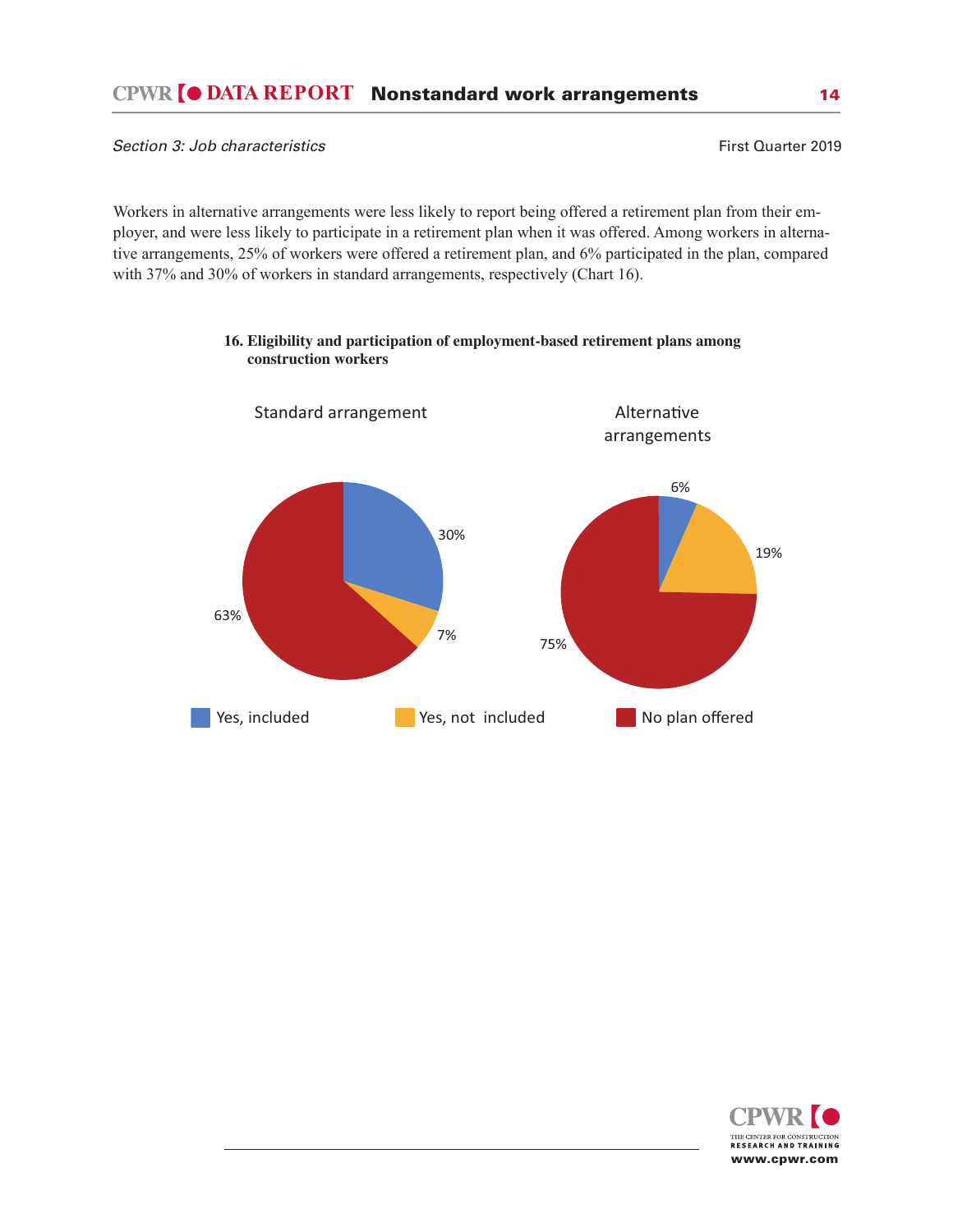# Conclusion/Discussion

This report shows that nonstandard work arrangements are more common in construction than for all industries combined, and nonstandard work arrangements in construction feature more independent contractors and less temporary help agency workers than other industries. Demographically, workers in alternative arrangements are more likely to be Hispanic, foreign born, and have less than a high school diploma. Significant disparities exist in the number of hours worked, family income, and employer-provided health and retirement benefits between workers in alternative arrangements and standard arrangements. Such socioeconomic inequality and job uncertainty can have significant adverse effects on workers' physical and mental health (Benach and Muntaner, 2008; Marmot et al., 2001). While some of these results are consistent with existing expectations, this report quantifies those disparities among workers in the construction industry in particular.

This report has a few limitations for consideration. The amount of nonstandard work arrangements in construction reported here is likely underestimated. In addition to the features of construction jobs described in the introduction, construction workers in nonstandard work arrangements may be less likely to be included in the CPS interview or less likely to provide accurate information to interviewers or both. Confusion about terms might lead to more workers being classified as having standard arrangements than is true. Moreover this data source does not allow us to monitor differences in occupational risks and health outcomes between standard and nonstandard work arrangements. As a result, whether nonstandard workers experience more occupational exposures or injuries remains unknown. Clearly, collecting information on nonstandard work arrangements in existing safety and health surveillance systems is essential to accurately understand complex, overlapping vulnerabilities and to prevent occupational injuries and illnesses among these workers.



2 In 2004, BLS reported that 22.94% of eligible households did not complete the CPS in 2004, including around 7.5% who were not interviewed because no one was home, the building was temporarily absent, or the interview was refused (US Census Bureau, 2006). *See* citation.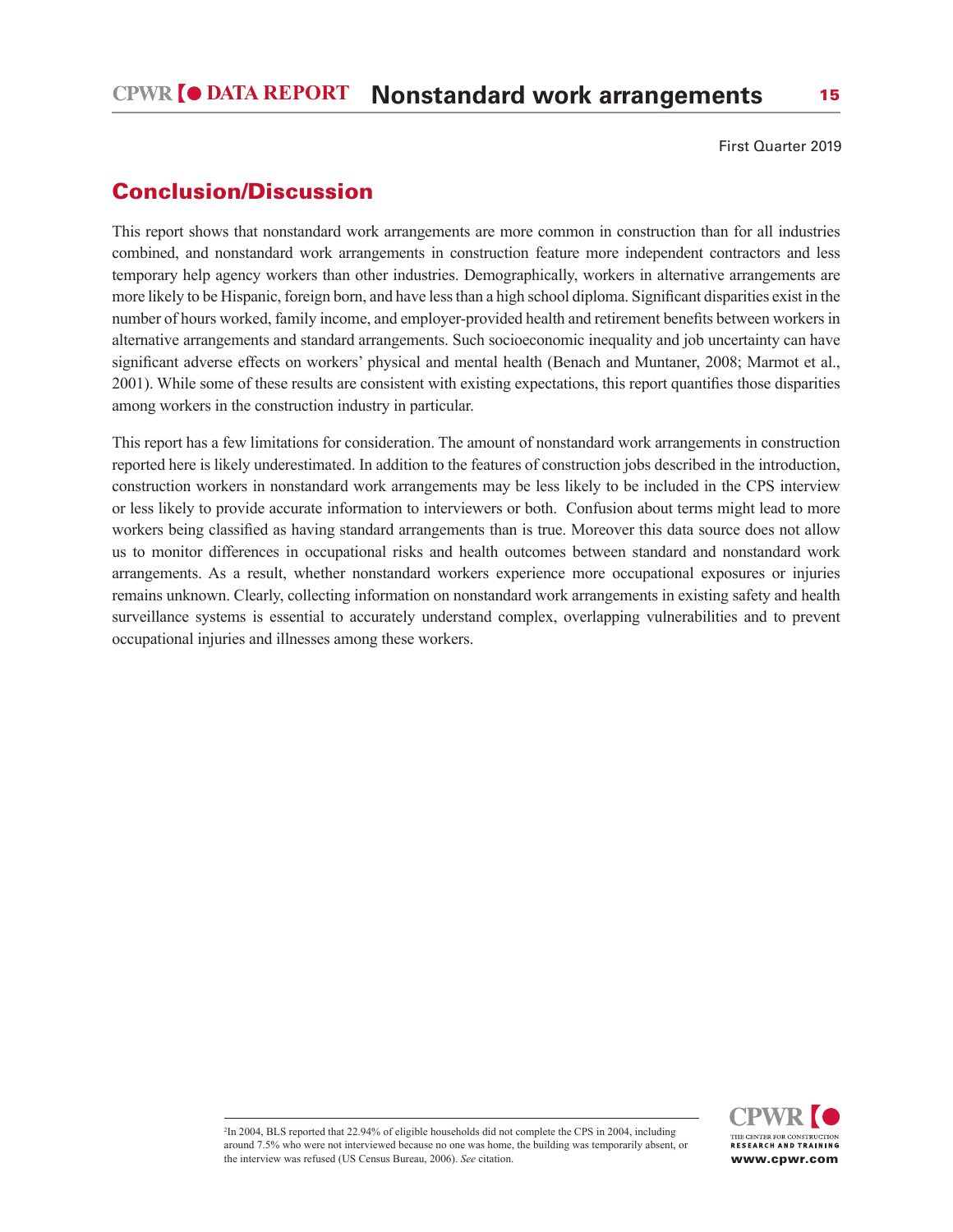# **References**

- Benach J, Muntaner C. 2008. Precarious employment and health: developing a research agenda. J Epidemiol Community Health. Apr; 61(4): 276–277. doi: 10.1136/jech.2005.045237
- CPWR. The Center for Construction Research and Training. 2002. The Construction Chart Book, third edition (p22) https://www.cpwr.com/sites/default/files/publications/CB3\_FINAL.pdf
- CPWR -The Center for Construction Research and Training. 2008. The Construction Chart Book, fourth edition (p8, p20, p21) https://www.cpwr.com/sites/default/files/research/CB4\_Final%20for%20web.pdf (Accessed February 2019)
- CPWR-The Center for Construction Research and Training. 2015. Temporary Workers in the Construction Industry. CPWR Quarterly Data Report. https://www.cpwr.com/sites/default/files/publications/Second%20 Quarter%202015.pdf (Accessed February 2019)
- CPWR-The Center for Construction Research and Training. 2018. The Construction Chart Book, sixth edition (p8, p23) https://www.cpwr.com/publications/research-findings-articles/construction-chart-book (Accessed February 2019)
- Howard J. 2017. Nonstandard work arrangements and worker health and safety. Am J Ind Med 60(1):1–10. doi:10.1002/ajim.22669
- Katz LF, Krueger AB.2016. The Rise and Nature of Alternative Work Arrangements in the United States, 1995-2015. NBER Working Paper Series, Working Paper 22667 http://www.nber.org/papers/w22667 (Accessed January 2019)
- Marmot M, Ferrie J, Newman K. et al. 2001. The contribution of job insecurity to socio-economic inequalities. Research findings:11, Health Variations Programme.
- National Institute for Occupational Safety and Health (NIOSH). 2018. National Occupational Research Agenda for Construction https://www.cdc.gov/nora/councils/const/agenda.html (Accessed February 2019)
- National Institute for Occupational Safety and Health (NIOSH). 2018. NIOSH Strategic Plan: FYs 2019−2023. https://www.cdc.gov/niosh/about/strategicplan/default.html (Accessed March 2019)
- Ringen K, Dong XS, Goldenhar LM, Cain CT. 2018. Construction Safety and Health in the USA: Lessons From a Decade of Turmoil. Ann Work Expo Health. 2018 Sep 13;62(suppl\_1):S25-S33. doi: 10.1093/ annweh/wxy069
- Smith C, Silverstein B, Bonauto D, Adams D, Fan Z. 2009. Temporary Workers in Washington State. AJIM Jul 53(2). doi: https://doi.org/10.1002/ajim.20728 (Accessed February 2019)
- U.S. Bureau of Labor Statistics. 2018. Contingent and alternative employment arrangements May 2017. USDL-18-0942, https://www.bls.gov/news.release/pdf/conemp.pdf (Accessed February 2019)



**RESEARCH AND TRAINING** 8484 Georgia Avenue Suite 1000 Silver Spring, MD 20910 www.cpwr.com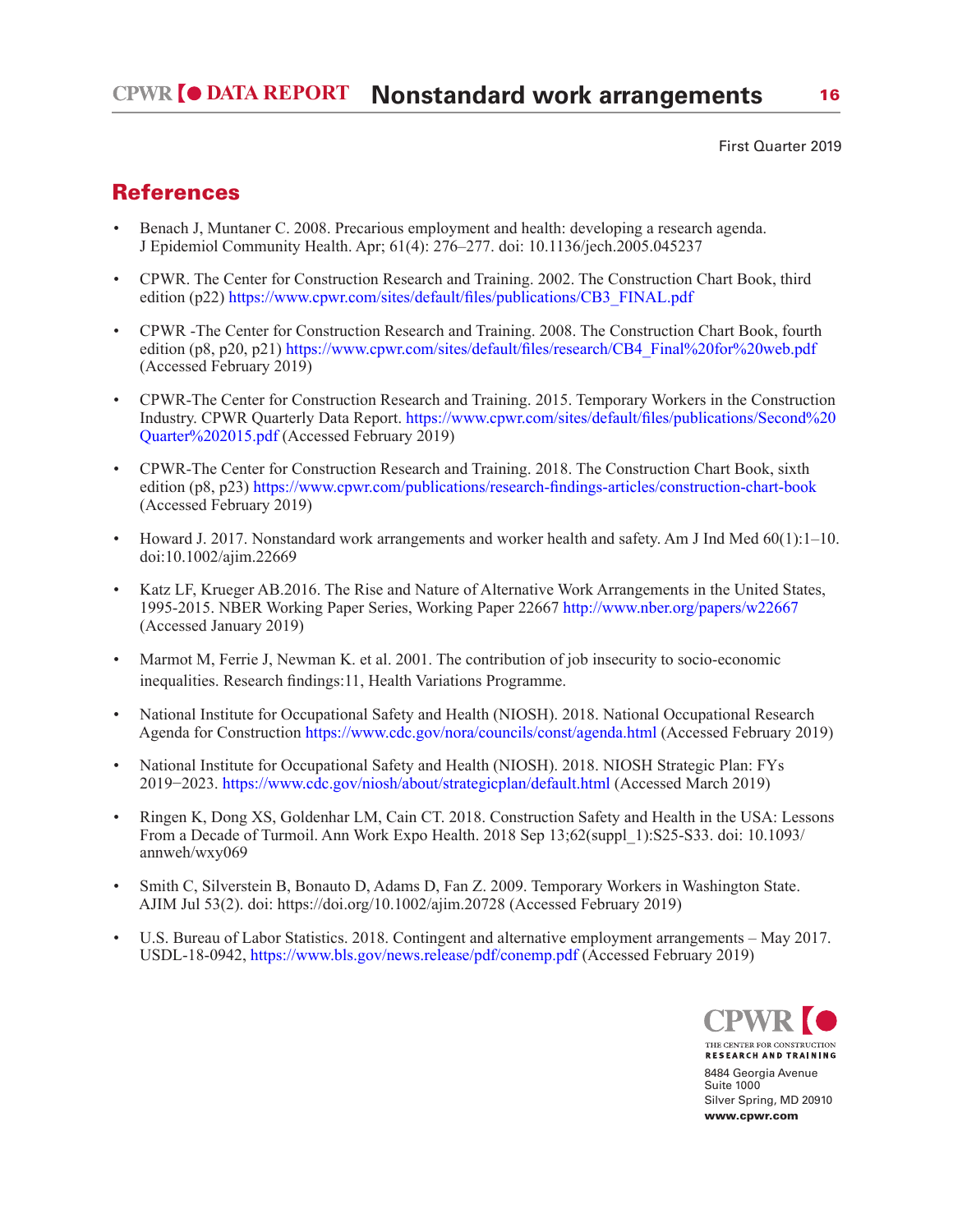- U.S. Census Bureau, 2006. Current Population Survey Design and Methodology Technical Paper 66. https://www.bls.gov/cps/documentation.htm (Accessed February 2019)
- U.S. Government Accountability Office. 2006. Employment Arrangements: Improved Outreach Could Help Ensure Proper Worker Classification https://www.gao.gov/new.items/d06656.pdf (Accessed February 2019)
- U.S. Government Accountability Office. 2015. Contingent workforce: size, characteristics, earnings, and benefits. GAO-15-168R, http://www.gao.gov/assets/670/669766.pdf (Accessed February 2019)
- U.S. Government Accountability Office. 2019. Contingent Workforce https://www.gao.gov/products/ GAO-19-273R (Accessed February 2019)
- Virtanen, M., Kivimaki, M., Joensuu, M., Virtanen, P., Elovainio, M., Vahtera, J. (2005). Temporary employment and health: a review. International Journal of Epidemiology, 34 (3): 610-622



8484 Georgia Avenue Suite 1000 Silver Spring, MD 20910 www.cpwr.com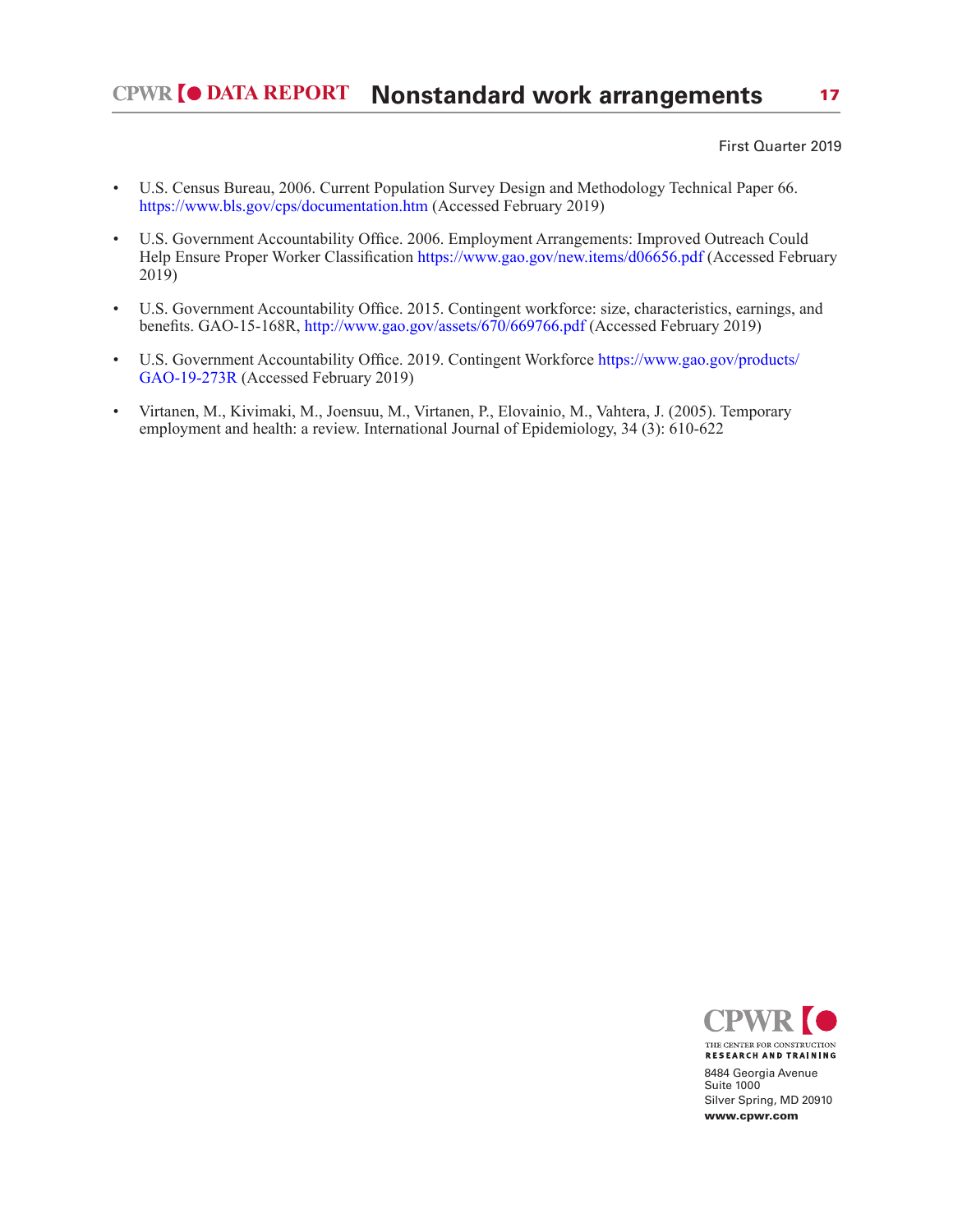# Supplement

- In addition to providing estimates of work arrangement, BLS calculated three estimates of contingent workers, which they define as workers who do not expect their jobs to last or who report that their jobs are temporary (BLS, 2018).
- **Estimate 1** is the narrowest definition of contingent work and includes wage and salary workers who expect to work in their current job for one year or less and who have worked for their current employer for one year or less. All self-employed workers and independent contractors are excluded. Individuals who work for temporary help agencies or contracting companies are included if they expect their employment arrangement with the temporary help or contracting company to last for one year or less and they have worked for that company for one year or less.
- **Estimate 2** expands the definition by including incorporated and unincorporated self-employed workers and independent contractors who have been in their employment arrangement for one year or less and expect to be in their work arrangement for one year or less. In addition, temporary help and contract company workers are included if they expect their assignment to a specific customer to last for one year or less and they have been in that assignment for one year or less.
- **Estimate 3** is the broadest definition of contingent work and includes all workers who do not expect their jobs to last. Estimate 3 removes the one year requirement on both expected duration of the job and current tenure for wage and salary workers. The estimate includes all wage and salary workers who do not expect their employment to last, except for those who, for personal reasons, expect to leave jobs that they would otherwise be able to keep. The one year requirement on expected and current tenure is retained for the self-employed and independent contractors.
- According to these definitions, the construction industry had a higher percentage of contingent workers than the overall percentage for each of the three BLS contingent worker definitions. The percent of construction workers who met estimate 1 was 1.8%, 38% higher than in all industries; 2.6% of construction workers met the conditions for estimate 2, and 6% met the definition for contingent worker estimate 3 (Chart 17).



#### **17. Contingent workers as a percent of total employment (supplemental chart)**

THE CENTER FOR CONSTRUCTION **RESEARCH AND TRAINING** 8484 Georgia Avenue Suite 1000 Silver Spring, MD 20910 www.cpwr.com